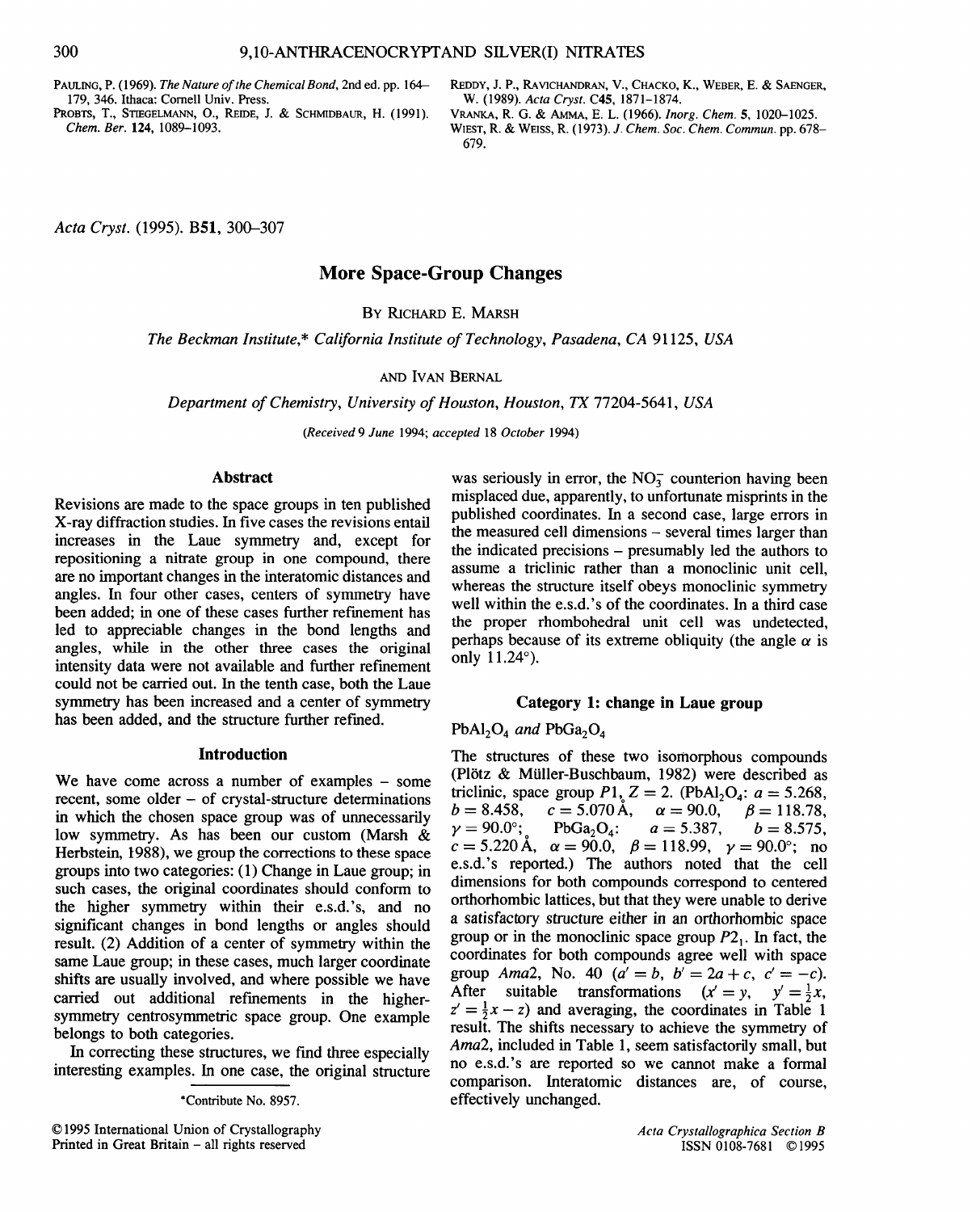### Table 1. PbAl<sub>2</sub>O<sub>4</sub> and PbGa<sub>2</sub>O<sub>4</sub>: *coordinates*, *space group Ama2*

Numbers in square brackets are average shifts to the original Pl coordinates necessary to achieve the symmetry of *Ama2.* 

|      | Site | x            |              | z            |
|------|------|--------------|--------------|--------------|
| Pb   | 4(b) | 0.2500 [0]   | $0.0299$ [0] | $0.0003$ [0] |
| Al   | 8(c) | $0.0541$ [4] | $0.6717$ [6] | 0.0327 [3]   |
| O(1) | 8(c) | 0.0564 [7]   | $0.1908$ [4] | $0.1877$ [2] |
| O(2) | 4(a) | $0.0000$ [6] | $0.5000$ [4] | $0.1412$ [1] |
| O(3) | 4(b) | $0.2500$ [4] | $0.6849$ [4] | $0.1527$ [5] |

| Pb   | 4(b) | $0.2500$ [0]   | $0.0282$ [0]  | $-0.0021$ [1]  |
|------|------|----------------|---------------|----------------|
| Gа   | 8(c) | $0.0524$ [6]   | $0.6726$ [2]  | $-0.0403$ [1]  |
| O(1) | 8(c) | $0.0595$ [12]* | 0.1826 [9]    | $-0.1864$ [13] |
| O(2) | 4(a) | $0.0000$ [22]  | $0.5000$ [8]  | $-0.1743$ [6]  |
| O(3) | 4(b) | $0.2500$ [14]  | $0.6906$ [10] | $-0.1785$ [5]  |

\* The original *y* coordinate (space group *P*1) of  $O_V$  was obviously misprinted as 0.8408; we assume the correct value to be 0.9408, which leads to the reported bond lengths.

Table 2.  $[NEt_4]_4[Ni_6(\eta^2-\mu_6-In_2Br_5)_2(CO)_{10}]$ .Me<sub>2</sub>CO:<br>coordinates, space group C2/c (a = 22.869, *coordinates, space group* C2/c *(a=* 22.869,  $b = 13.198$ ,  $c = 26.775$  Å,  $\beta = 107.96^{\circ}$ 

Atom numbering is from Demartin, lapalucci & Longoni (1993). Numbers in square brackets are shifts necessary to achieve the symmetry of C2/c.

|        | x              | у              | z              |
|--------|----------------|----------------|----------------|
| In(1)  | $0.10203$ [2]  | 0.65196 [2]    | $0.57764$ [7]  |
| In(2)  | $0.11678$ [2]  | $0.38402$ [2]  | $0.58260$ [2]  |
| Br(1)  | 0.17084[4]     | $0.77971$ [1]  | $0.54992$ [2]  |
| Br(2)  | 0.19987[4]     | $0.53021$ [12] | $0.64000$ [8]  |
| Br(3)  | 0.08930 [3]    | $0.75828$ [15] | $0.65516$ [2]  |
| Br(4)  | $0.20283$ [4]  | $0.28534$ [7]  | 0.56080[6]     |
| Br(5)  | $0.10862$ [0]  | $0.27350$ [18] | $0.66024$ [10] |
| Ni(1)  | 0.07864 [7]    | $0.50983$ [16] | $0.50124$ [1]  |
| Ni(2)  | $-0.00680$ [5] | $0.63545$ [0]  | 0.49636 [6]    |
| Ni(3)  | 0.01930 [10]   | $0.50656$ [6]  | $0.57081$ [11] |
| CT(1)  | $0.0403$ [14]  | 0.6144 [3]     | $0.4446$ [12]  |
| CT(2)  | 0.0509 [9]     | $0.3886$ [4]   | $0.4513$ [3]   |
| OT(1)  | 0.0589[4]      | 0.6648 [5]     | $0.4182$ [1]   |
| OT(2)  | $0.0750$ [4]   | $0.3383$ [0]   | $0.4277$ [0]   |
| C(1)   | $0.1550$ [11]  | $0.5226$ [16]  | $0.4966$ [7]   |
| C(2)   | $-0.0102$ [4]  | 0.7694 [12]    | $0.4910$ [7]   |
| C(3)   | $0.0321$ [0]   | $0.5108$ [2]   | $0.6392$ [1]   |
| O(1)   | $0.2012$ [2]   | 0.5346[4]      | $0.4908$ [2]   |
| O(2)   | $-0.0125$ [0]  | $0.8553$ [2]   | 0.4871[3]      |
| O(3)   | 0.0354[6]      | 0.5110[6]      | $0.6827$ [1]   |
| N(1)   | $0.2251$ [5]   | $0.5205$ [6]   | $0.8104$ [4]   |
| N(3)   | 0.0984[4]      | $0.0073$ [2]   | $0.4007$ [4]   |
| C(111) | 0.2952[8]      | $0.5248$ [8]   | 0.8245[6]      |
| C(112) | $0.3196$ [4]   | $0.5200$ [11]  | 0.7777[4]      |
| C(121) | $0.2012$ [4]   | 0.4236 [2]     | 0.7794 [8]     |
| C(122) | 0.2248[3]      | 0.3253 [8]     | $0.8087$ [6]   |
| C(131) | $0.2106$ [4]   | 0.5246[4]      | $0.8606$ [4]   |
| C(132) | $0.1435$ [7]   | $0.5183$ [5]   | 0.8556 [0]     |
| C(141) | $0.1960$ [12]  | 0.6083 [5]     | $0.7744$ [8]   |
| C(142) | $0.2122$ [5]   | $0.7125$ [8]   | $0.7978$ [4]   |
| C(311) | $0.0986$ [1]   | 0.0344 [9]     | $0.3467$ [13]  |
| C(312) | $0.0800$ [5]   | $0.1375$ [0]   | $0.3260$ [10]  |
| C(321) | $0.1090$ [13]  | $-0.1028$ [5]  | 0.4094 [0]     |
| C(322) | $0.1694$ [3]   | $-0.1448$ [1]  | 0.4088[4]      |
| C(331) | $0.0368$ [10]  | 0.0370 [8]     | $0.4071$ [5]   |
| C(332) | $-0.0184$ [0]  | $-0.0145$ [11] | $0.3712$ [0]   |
| C(341) | $0.1474$ [0]   | $0.0695$ [1]   | $0.4398$ [0]   |
| C(342) | $0.1574$ [14]  | 0.0454[4]      | 0.4959 [12]    |
| O(900) | $0.0000$ [2]   | $0.8688[-]$    | $0.2500$ [5]   |
| C(900) | $0.0000$ [12]  | $0.7762$ [-]   | $0.2500$ [4]   |
| C(901) | 0.0532 [13]    | $0.7222$ [6]   | 0.2853[6]      |

$$
[NEt_4]_4[Ni_6(\eta^2-\mu_6-In_2Br_5)_2(CO)_{10}].Me_2CO
$$

The structure of this cluster compound,  $C_{45}H_{86}N_{4}O_{11}Br_{10}In_{4}Ni_{6}$ , was described (Demartin, Iapalucci & Longoni, 1993) as triclinic, space group  $P1$ , with  $a = 13.230$  (11),  $b = 13.198$  (7),  $c = 26.519$  (6) Å,  $\alpha = 75.44(3), \ \beta = 88.69(4), \ \gamma = 59.80(5)^\circ, \ Z = 2; \$ it should be described as monoclinic, space group  $C2/c$ . The vectors (210), (010) and (111) describe a cell with *a=* 22.869, *<sup>b</sup>*= 13.198, *c* = 26.775A, *a=* 89.74,  $\beta = 107.96, \gamma = 90.28^{\circ}, \mathbb{Z} = 4$ ; the corresponding coordinate transformations are  $x' = \frac{1}{2}(x - z)$ , coordinate transformations are  $x' = \frac{1}{2}(x - z)$ ,  $y' = -y - \frac{1}{2}(x + z)$ ,  $z' = -z$ . After averaging over pairs of equivalent atoms, the coordinates in Table 2 result.

In this case, the deviations of the monoclinic cell angles  $\alpha$  and  $\gamma$  from the ideal value of 90° are quite large and appear to be statistically significant. However, coordinates of equivalent atoms conform to the higher symmetry well with their e.s.d.'s  $-$  the deviations are never as much as  $0.035$  Å for a light atom  $(C, N, O)$  or as much as  $0.003 \text{ Å}$  for a heavy atom (Ni, Br, In). Thus, the structure indeed has the symmetry  $C2/c$ , and the apparent angle deviations are surely spurious. It seems clear that this is one of numerous examples where the e.s.d. 's reported for cell dimensions are estimates only of the precision of the measurements, not of the accuracy. Systematic errors due to mis-centering of the crystal, mis-alignment of the diffractometer, or a poor selection of calibrating reflections can result in cell dimensions that are in error by amounts far larger than the nominal e.s.d. 's, particularly in the case of highly absorbing crystals (such as the present example) where much of the diffraction occurs at the surface of the crystal rather than at the center of the diffractometer, leading to systematic errors in the measured  $2\theta$  values.

# $K_{2.5}$ (H<sub>5.5</sub>PtW<sub>6</sub>O<sub>24</sub>).2H<sub>2</sub>O

The structure of this compound (Lee  $&$  Sasaki, 1987) was described as triclinic  $[a = 11.443 (2),$ <br>  $b = 13.674 (1),$   $c = 11.427 (2)$  Å,  $\alpha = 101.36 (2),$  $c = 11.427(2)$  Å,  $\beta = 119.94 \, (2), \gamma = 84.35 \, (2)^\circ,$  space group  $P\overline{1}, Z = 2$ . The lattice vectors (001), (201) and (010) define a C-centered monoclinic cell ( $a' = 11.427$ ,  $b' = 19.832$ ,  $c' = 13.674 \text{ Å}, \ \alpha' = 89.99, \ \beta' = 101.36, \ \gamma' = 89.99^{\circ},$  $Z = 4$ ; the corresponding coordinate transformations  $x' = -\frac{1}{2}x + z$ ,  $y' = \frac{1}{2}x$ ,  $z' = y$  result in values that are with two exceptions  $-$  consistent with space group *C2/m.* The two exceptions probably represent misprints in the *Pl* coordinates (Lee & Sasaki, 1987; Table 1): the *z* coordinate of  $O<sub>t</sub>(23)$  is probably about 0.3708 rather than 0.3808 in order that the  $W_6$  - O bond length agrees with the published value, and the *z* coordinate of the water molecule  $Aq_2$  may need to have its sign reversed in order to relieve an improbably short  $Aq_2 \cdots Q_i(9)$  distance of 2.05 A. However, this latter change would result in an even more improbable  $Aq_2 \cdots Aq_2$  distance of 1.83 Å,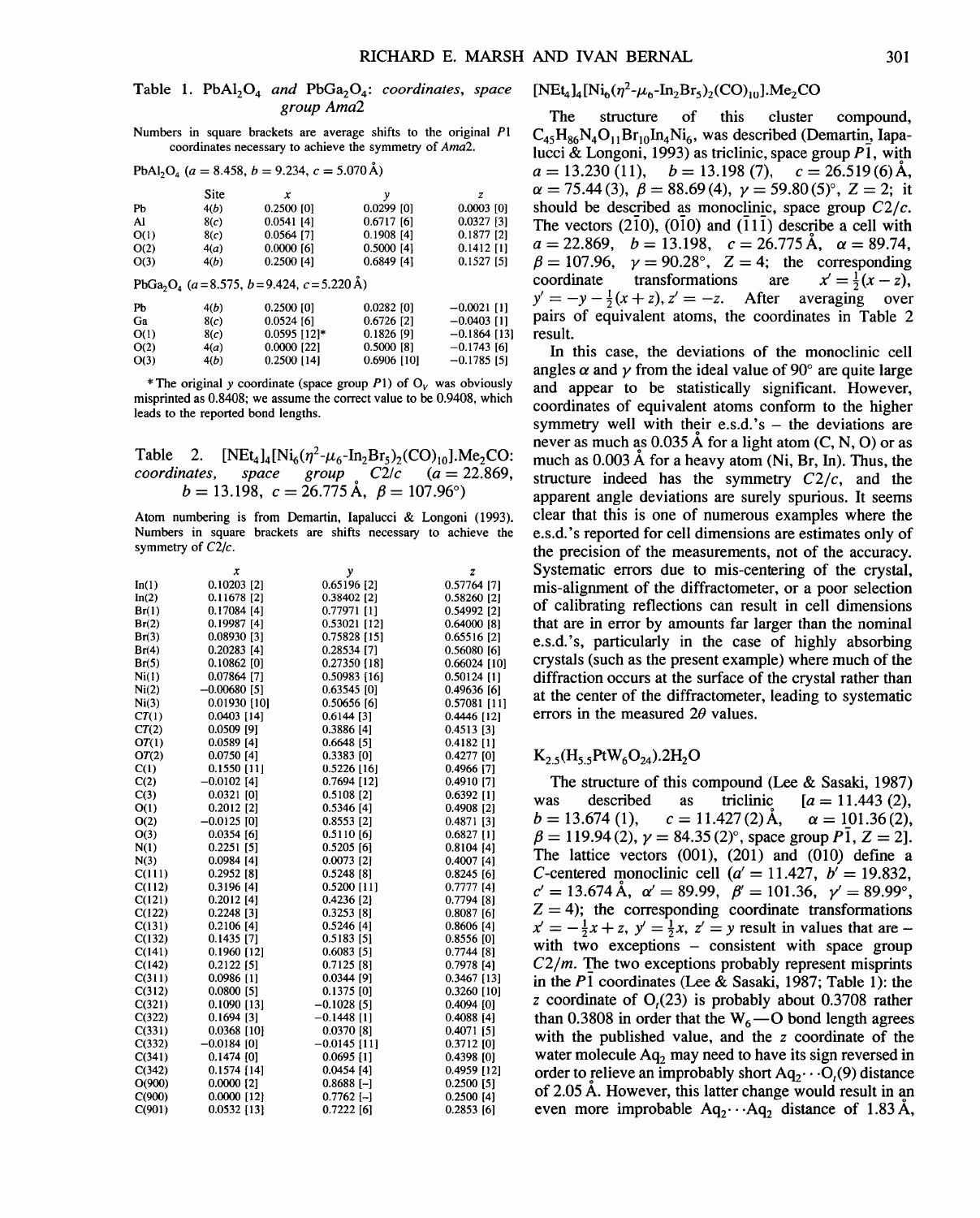Table 3. K2. 5(H5. 5PtW60 24).2H20: *coordinates,* C2/m

Table 4. C<sub>14</sub>H<sub>24</sub>N<sub>2</sub>O<sub>7</sub>Cu.2H<sub>2</sub>O; *coordinates*, *space group*  $P4_2^2$ , 2

 $U_{eq} = (1/3)\sum_{i}\sum_{j} U_{ij} a_{i}^{*} a_{j}^{*} a_{i}^{*} a_{j}.$ 

|              | Site | x           | y         | z            |    |
|--------------|------|-------------|-----------|--------------|----|
| Pt           | 4(i) | 0.2121(2)   | 0         | 0.1502(2)    |    |
| W(1,6)       | 8(j) | 0.2328(2)   | 0.1674(1) | 0.1521(2)    |    |
| W(2,4)       | 8(j) | 0.2142(2)   | 0.0859(1) | $-0.0562(2)$ |    |
| W(3,5)       | 8(j) | 0.2455(2)   | 0.0808(1) | 0.3670(2)    | Cu |
| K(1)         | 4(i) | $-0.435(3)$ | 0         | 0.363(2)     | O( |
| K(2,4)       | 8(j) | $-0.046(2)$ | 0.212(1)  | 0.295(2)     | C( |
| K(3)         | 4(g) | 1/2         | 0.232(1)  | 0            | C( |
| O(1,4)       | 8(j) | 0.133(3)    | 0.078(2)  | 0.203(2)     | C( |
| O(2)         | 4(i) | 0.120(5)    | 0         | 0.013(5)     | N  |
| O(3,6)       | 8(j) | 0.301(3)    | 0.074(2)  | 0.101(2)     | C( |
| O(5)         | 4(i) | 0.312(4)    | 0         | 0.287(3)     | C( |
| O(7)         | 4(i) | 0.292(4)    | 0         | $-0.077(3)$  | O( |
| O(8,10)      | 8(j) | 0.140(3)    | 0.149(2)  | 0.021(3)     | C( |
| O(9)         | 4(i) | 0.165(5)    | 0         | 0.393(4)     | C( |
| O(11,12)     | 8(j) | 0.316(3)    | 0.135(2)  | 0.282(3)     | O( |
| O(13,15)     | 8(j) | 0.332(4)    | 0.128(3)  | $-0.091(3)$  | O( |
| O(14,20)     | 8(j) | 0.346(5)    | 0.216(3)  | 0.127(4)     | Ои |
| O(16,18)     | 8(j) | 0.099(4)    | 0.086(2)  | $-0.166(3)$  | H( |
| $O(17,23)^*$ | 8(j) | 0.136(5)    | 0.223(3)  | 0.193(4)     | H( |
| O(19,22)     | 8(j) | 0.142(6)    | 0.136(3)  | 0.400(4)     | H( |
| O(21,24)     | 8(j) | 0.366(4)    | 0.079(2)  | 0.469(3)     | H( |
| Aq(1)        | 4(i) | 0.491(6)    | 0         | 0.144(5)     | H( |
| $Aq(2)^*$    | 4(h) | 0           | 0.046(6)  | 1/2          | H( |
|              |      |             |           |              | H( |
|              |      |             |           |              |    |

#### \*See text.

suggesting incomplete occupancy of this site or a different interpretation of the misprint.

The  $C2/m$  coordinates are given in Table 3, with their e.s.d.'s as estimated from the original (Lee  $\&$  Sasaki, 1987; Table 1). Except for the apparent misprints noted above, the average coordinate shifts necessary to produce the higher symmetry are, on average, considerably smaller than the e.s.d.'s. Accordingly, there are no significant changes in the bond lengths nor in the description of the structure.

## 1,4, *10-Trioxa-*7, *13-diazacyclopentane-*7, *13-diacetatocopper(IT) dihydrate*

The structure of this compound,  $C_{14}$ - $H_{24}N_2O_7Cu.2H_2O$ , was refined (Urbańczyk-Lipkowska, Gluziński, Krajewski, Koliński, Kemme & Mishnev, 1989; UGKKKM) in space group P4*3* [tetragonal;  $a = 7.217(1)$ ,  $c = 34.553(7)$  Å,  $Z = 4$ . It should surely be described in  $P_14, 2, 2$ . The  $P_14, 2, 2$  model can be obtained from the coordinates in Table 2 of UGKKKM by incrementing *x* by 0.5, *z* by 0.25, and averaging over appropriate pairs of atoms. Since, in some cases, this averaging entailed shifting the coordinates by somewhat more than their e.s.d.'s [but never by more than  $0.05 \text{ Å}$ , except for the disordered oxygen atom  $O(10)$  where the necessary shift was 0.09 Å], we have obtained the  $F_{obs}$ values and carried out successful refinement in  $P4<sub>3</sub>2<sub>1</sub>2$ .

Included in the list of 1057  $F_{obs}$  values were five of the type 0k0 with k odd, systematic absences in  $P4<sub>3</sub>2<sub>1</sub>2$ ; all five were among the smallest entries in the table. The remaining entries were of the type *hkl* and *hkl,* with  $|h| \leq k$ ; when averaged according to Laue symmetry  $4/mmm$ , the value of  $R_{\text{merge}}$  was 0.031 for 327 pairs of equivalent reflections. Least-squares refinement in  $P4<sub>3</sub>2<sub>1</sub>2$  then led to an *R* of 0.035 for 173 parameters

|           | х          | y          | z         | $U_{\rm eq}$ or B                          |
|-----------|------------|------------|-----------|--------------------------------------------|
| Cu        | 0.6917(2)  | 0.3083(2)  | 1/4       | 0.0310(2)                                  |
| O(1)      | 0.5883(6)  | 0.6228(6)  | 0.2731(1) | 0.0458(11)                                 |
| C(1)      | 0.3974(10) | 0.6612(10) | 0.2697(2) | 0.0539(21)                                 |
| C(2)      | 0.6655(13) | 0.6460(11) | 0.3102(2) | 0.0585(21)                                 |
| C(3)      | 0.8545(10) | 0.5573(9)  | 0.3094(2) | 0.0498(17)                                 |
| N         | 0.8437(6)  | 0.3560(6)  | 0.3006(1) | 0.0329(11)                                 |
| C(4)      | 1.0327(9)  | 0.2860(12) | 0.2939(2) | 0.0523(19)                                 |
| C(5)      | 1.0417 (9) | 0.0909(11) | 0.2792(2) | 0.0562(20)                                 |
| O(2)      | 0.8860(12) | 0.0363(12) | 0.2599(2) | 0.0548(27)                                 |
| C(6)      | 0.7500(10) | 0.2516(10) | 0.3318(2) | 0.0447(17)                                 |
| C(7)      | 0.5725(9)  | 0.1607(9)  | 0.3190(2) | 0.0387(14)                                 |
| O(3)      | 0.5335(5)  | 0.1635(6)  | 0.2834(1) | 0.0417(9)                                  |
| O(4)      | 0.4783(7)  | 0.0817(7)  | 0.3442(1) | 0.0602(12)                                 |
| Ow        | 0.5768(12) | 0.6425(10) | 0.1155(2) | 0.1145(24)                                 |
| H(1a)     | 0.378(7)   | 0.817(9)   | 0.273(1)  | $3.8(13)$ <sup><math>\ddagger</math></sup> |
| H(1b)     | 0.334(9)   | 0.606(8)   | 0.288(2)  | $3.9(16)$ t                                |
| H(2a)     | 0.579(11)  | 0.581(11)  | 0.329(2)  | $6.9(20)$ t                                |
| H(2b)     | 0.673(11)  | 0.759(11)  | 0.316(2)  | 7.4 (23)†                                  |
| H(3a)     | 0.921(8)   | 0.568(8)   | 0.333(2)  | $3.0(12)$ t                                |
| H(3b)     | 0.927(7)   | 0.632(7)   | 0.286(1)  | $3.0(12)$ t                                |
| H(4a)     | 1.112(9)   | 0.290(9)   | 0.318(2)  | 4.9 (15) <sup>t</sup>                      |
| H(4b)     | 1.084(8)   | 0.354(8)   | 0.277(2)  | 4.1(16)                                    |
| H(6a)     | 0.701(9)   | 0.358(9)   | 0.354(2)  | 5.3 (15)1                                  |
| H(6b)     | 0.821(9)   | 0.159(10)  | 0.343(2)  | 4.7 (15):                                  |
| Hw(a)     | 0.711(19)  | 0.647(17)  | 0.119(4)  | 16.6 (52):                                 |
| Hw(b)     | 0.577(20)  | 0.776(20)  | 0.096(4)  | 17.7 (46) <sup><math>\ddagger</math></sup> |
| $H(5a)$ † | 0.972      | 0.010      | 0.295     | 5.01                                       |
| $H(5b)$ † | 1.168      | 0.054      | 0.278     | 5.01                                       |
| $H(5c)$ † | 1.061      | 0.011      | 0.301     | 5.01                                       |
| $H(5d)$ † | 1.148      | 0.078      | 0.262     | 5.0‡                                       |
|           |            |            |           |                                            |

t Site occupancy factor, 0.5.

t Isotropic displacement parameter, *B.* 

and 725 independent reflections; for their P4*3* model, UGKKKM reported an *R* of 0.039 for (apparently) 342 parameters. However, by averaging the data in point group 4/*mmm* we had ignored the effect of anomalous dispersion by Cu in this enantiomeric structure; accordingly, our final refinements were based on the full (unaveraged) data set, and included a value *8f"* = 0.589e- for Cu *(International Tables for X-ray Crystallography*, 1974;  $Cu K\alpha$  radiation). For this refinement, *R* converged at 0.041 for 1052 reflections satisfactorily close, we believe, to the 0.039 reported by UGKKKM for their  $P4<sub>3</sub>$  model with nearly twice as many parameters.

The final  $P4_32_12$  parameters are given in Table 4, and a view of the complex is shown in Fig. I. The resulting bond lengths are changed only trivially from those reported by UGKKKM, and the general description of the structure – including disorder of  $O(10)$  – remains effectively unchanged. The chirality of the molecule is also confirmed, since refinement with  $\delta f'' = -0.589e^{-}$ led to a significantly higher  $R$ , 0.044.

# $[Co(ox)(NH<sub>3</sub>)(dien)]NO<sub>3</sub>$

The structure of one isomer of ammine- (diethylenetriamine) oxalatocobalt(III) nitrate was described as monoclinic, space group *Cc,* with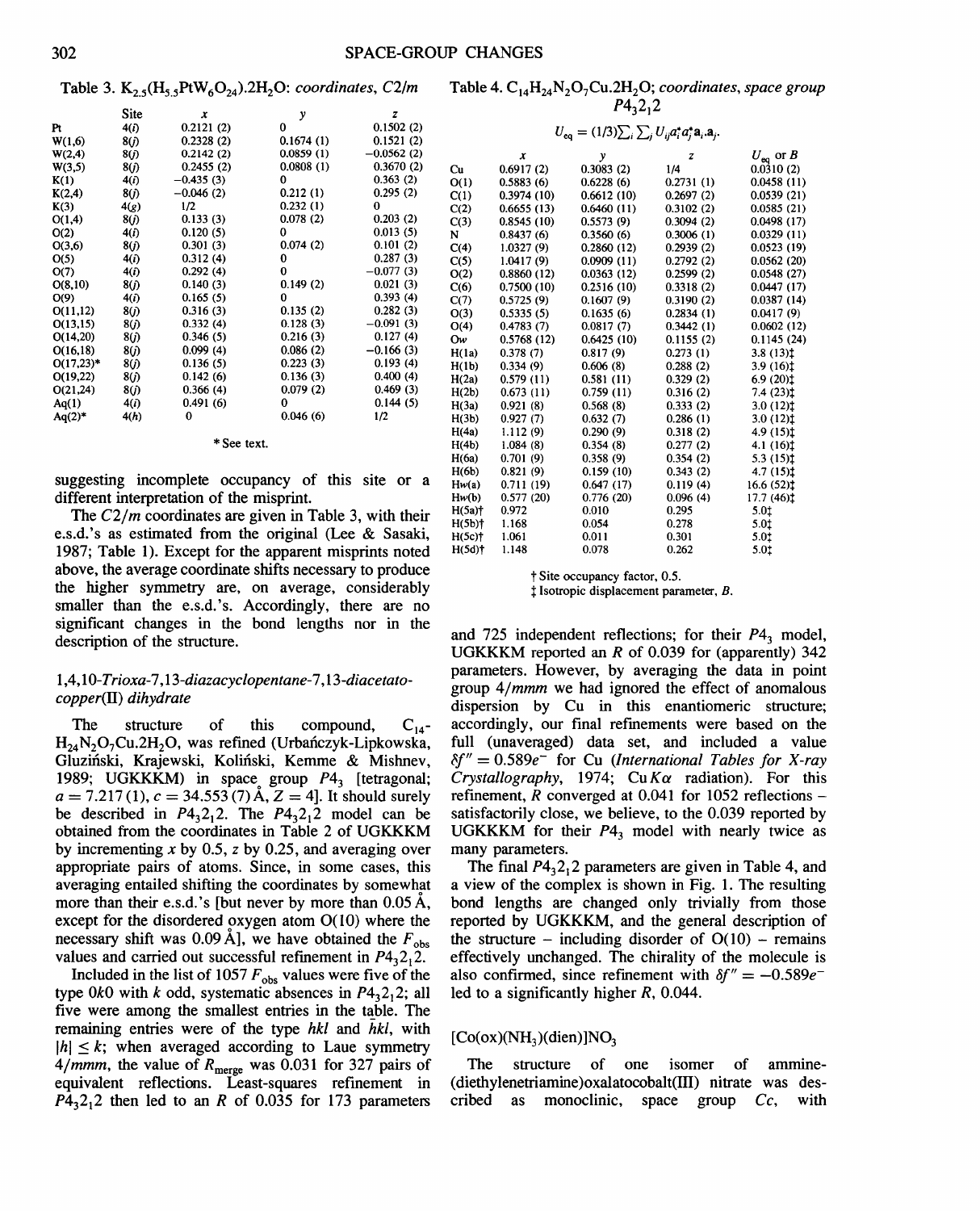$a = 7.717(6), \quad b = 12.206(8), \quad c = 14.875(8)$ Å,  $\beta = 121.25 (4)$ °,  $Z = 4$  (Couldwell, House & Penfold, 1975; CHP). It is properly described as orthorhombic, space group *Ama2.* However, there is more to this situation than a simple recasting of the space group, for the coordinates given by CHP result in impossibly short contacts between the Co complex and the nitrate group, with  $C \cdot \cdot \cdot O$  distances down to 1.5 Å. Accordingly, a reinvestigation of the structure seemed appropriate.

The vectors  $(101)$ ,  $(010)$ ,  $(100)$  define an A-centered cell with  $a = 12.717$ ,  $b = 12.206$ ,  $c = 7.717 \text{ Å}$ ,  $\alpha = \beta = \gamma = 90.00^{\circ}$ ,  $Z = 4$ . The 878  $F<sub>0</sub>$  values obtained from Table II of CHP, after having their indices transformed, were averaged according to Laue symmetry *mm2* (which is equivalent to *mmm* in this case, since there are no reflections with  $l < 0$ ) to yield 503 independent reflections; for the 375 pairs of equivalent reflections,  $R_{\text{merge}}$  was 0.019. After the atom coordinates (Table I, CHP) were transformed and symmetrized, a structure-factor calculation in space group *Ama2* led to a disappointing *R* of 0.25. However, a subsequent difference map clearly showed that the nitrate group was misplaced, and should be moved by *ca* 0.5 in y (which is equivalent to reversing the signs of the y coordinates for these atoms in the original *Cc* description). After this group (which lies on a twofold axis) was repositioned, refinement proceeded normally to a final *R*  of 0.033. H atoms were placed in calculated positions, and not adjusted. Attempts to determine the polarity of the structure were unsuccessful: refinements with the anomalous component  $\delta f''$  for Co at either  $+0.97$  or  $-0.97 e^-$  led to slightly worse agreement than for  $\delta f'' = 0.$ 



Fig. 1. A view of the C<sub>14</sub>H<sub>24</sub>N<sub>2</sub>O<sub>7</sub>Cu molecule, with ellipsoids at the 50% enclosure level. The twofold axis (110 direction) is vertical. Both disordered sites of 0(2) are shown, but only one set of disordered H atoms on C(5). H atoms have been assigned artificially small isotropic B's.

Table 5.  $[Co(ox)(NH<sub>3</sub>)(dien)]NO<sub>3</sub>: coordinates, space$ *group Ama2* 

| $U_{\text{eq}} = (1/3) \sum_{i} \sum_{j} U_{ij} a_{i}^{*} a_{j}^{*} a_{i} a_{j}.$ |          |           |             |                               |  |
|-----------------------------------------------------------------------------------|----------|-----------|-------------|-------------------------------|--|
|                                                                                   | x        | у         | z           | $U_{\text{eq}} (\times 10^4)$ |  |
| C٥                                                                                | 2500     | 2309 (9)  | o           | 208(2)                        |  |
| O(1)                                                                              | 2500     | 3238 (7)  | $-2007(11)$ | 368 (25)                      |  |
| O(2)                                                                              | 2500     | 1135(8)   | $-1629(14)$ | 278 (24)                      |  |
| O(3)                                                                              | 2500     | 3117(6)   | $-4847(17)$ | 802 (54)                      |  |
| O(4)                                                                              | 2500     | 874(6)    | $-4499(8)$  | 422 (39)                      |  |
| O(5)                                                                              | 5000     | 5000      | 187 (25)    | 1656 (68)                     |  |
| O(6)                                                                              | 4821 (6) | 4186 (6)  | 2469 (16)   | 1302 (33)                     |  |
| N(1)                                                                              | 964(3)   | 2207(4)   | 82 (16)     | 305 (10)                      |  |
| N(2)                                                                              | 2500     | 3581 (8)  | 1543 (14)   | 310 (28)                      |  |
| N(3)                                                                              | 2500     | 1273 (9)  | 1873 (15)   | 237 (28)                      |  |
| N(5)                                                                              | 5000     | 5000      | 1741 (12)   | 399 (24)                      |  |
| C(1)                                                                              | 667 (6)  | 1503(6)   | 1582 (11)   | 382 (17)                      |  |
| C(2)                                                                              | 1512(5)  | 645(5)    | 1768 (9)    | 289 (15)                      |  |
| C(5)                                                                              | 2500     | 2710 (10) | $-3436(14)$ | 391 (29)                      |  |
| C(6)                                                                              | 2500     | 1455 (8)  | $-3211(14)$ | 255 (25)                      |  |
|                                                                                   |          |           |             |                               |  |

Final coordinates are given in Table 5, and a view of the cation is shown in Fig. 2. Bond lengths and angles are little changed from those reported by CHP except for the nitrate group, which is no longer 'distorted':  $N-O$ 1.163(13) (twice), 1.200(21) Å:  $O-N-O$  118.9(12) (twice),  $122.2(10)^\circ$ . A large in-plane libration of the nitrate group, with an apparent r.m.s. amplitude of *ca*   $25^{\circ}$ , presumably accounts for the shortening of the N- $\sim$ O distances from the usual value of *ca* 1.24 A (Allen, Kennard, Watson, Brammer, Orpen & Taylor, 1992). The  $N-H \cdots O$  hydrogen bonds accepted by the nitrate group are relatively weak, all being over 3.0 A.

### Category 2: center of symmetry added

## *Bis[diaquo(l,4,7,10-tetraazacyclododecane)nickel(II)] squarate diperchlorate*

The structure of this compound,  $[Ni(cyclen)(H_2O_2)]_2(C_4O_4)(ClO_4)$ , has been described (Bencini, Bianchi, Garcia-Espafia, Jeannin, Julve, Marcelino & Philoche-Levisalles, 1990; BBGJJMP) in space group  $P2_1$ *cn* [orthorhombic;  $a = 11.124(3)$ ,  $b = 11.461(3), c = 25.735(6)$  Å;  $Z = 4$ ]. It is better described in *Pmcn* (No. 62; conventional setting, *Pnma).*  Starting coordinates in *Pnma* were readily obtained from the values in Table III of BBGJJMP [averaging where necessary, and noting that the *x* coordinate of Ni( 1) is misprinted at 0.2752 rather than, presumably, 0.2572]. Full-matrix least-squares refinement was based on 2992  $F_{obs}$  values obtained as supplementary material.\*† H atoms were placed in calculated positions (C-H 0.95,  $N-H$  0.85, O—H 0.75 Å) with the help of difference

<sup>\*</sup> 43 entries in the supplementary table were obviously misprinted, and were omitted; four more reflections were deleted as being obviously aberrant for both the *Pnma* and the  $P2_1cn$  models.

t Lists of structure factors, anisotropic displacement parameters and H-atom coordinates have been deposited with the IUCr (Reference: CR0484). Copies may be obtained through The Managing Editor, International Union of Crystallography, 5 Abbey Square, Chester CHI 2HU, England.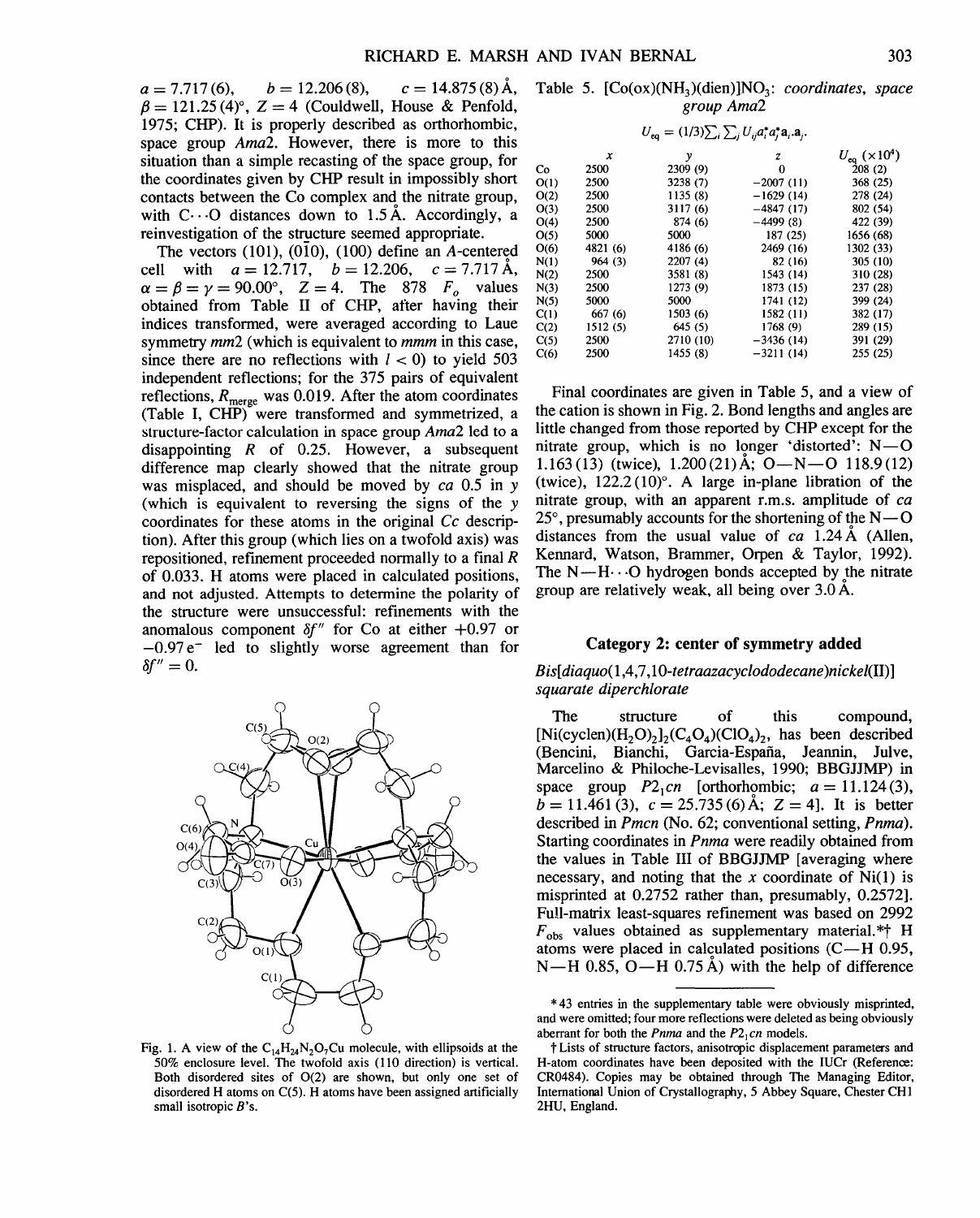maps around the water molecules, and not refined. At a late refinement stage it became apparent that one of the perchlorate groups, at  $Cl(B)$ , could be better described as disordered between a major and minor site; the minor site is further disordered across the mirror plane, and these 0 atoms were assigned fixed isotropic *B's.* The remaining atoms were refined with anisotropic  $U_{ij}$ 's. At convergence (largest shift,  $0.04\sigma$ ), *R* was  $0.044$  for all 2992 reflections. For the P2<sub>1</sub> cn model BBGJJMP reported an *R* of 0.0345 for the 2059 reflections with  $I \geq 3\sigma(I)$ ; the present *Pnma* refinement leads to an *R* of 0.0323 for the 2064 reflections with  $F_{obs} \ge 14.0 e^-$  [no values of  $\sigma(I)$ ] were available, so an exact comparison cannot be made]. However, there is a large difference for the very weak reflections - those most sensitive to the centrosymmetric-noncentrosymmetric ambiguity (Schomaker & Marsh, 1979; Marsh, 1981). A comparison involving the 269 reflections with  $F_{obs}$  < 4.5 e<sup>-</sup> is given in Table 6; this comparison clearly emphasizes not only the better agreement given by the centrosymmetric *Pnma* model, but also the fact that the small imaginary components to  $F_{\text{calc}}$  created by the noncentrosymmetric  $P2_1$ *cn* model results in a systematic disparity between the magnitudes of  $F_{\text{calc}}$  and  $F_{\text{obs}}$  for the weak reflections (where these imaginary components are important); this disparity nearly vanishes for the centrosymmetric *Pnma* model, which entails no such imaginary components.

The final *Pnma* coordinates are given in Table 7, and a view of the two independent dications and the squarate dianion is shown in Fig. 3. In this revised structure, each of the separate entities  $-$  the two hydrated Ni(cyclen) dications, the squarate dianion and the two perchlorate anions - lies across a mirror plane (although one of the perchlorates is disordered). There are small, but highly



Fig. 2. A view of the  $Co(x)(NH<sub>3</sub>)(dien)$  ion, with ellipsoids at the 50% enclosure level. The view is approximately parallel to the crystallographic mirror plane. H atoms have been assigned artificially small isotropic B's.

Table 6. [Ni(cyclen) $(H_2O)_2]_2(C_4O_4)(ClO_4)_2$ : some com*parisons involving the weakest* 269 *reflections* 

| Space group | $\sum  F_{\rm obs} $ | $\sum  F_{\rm calc} $ | $\sum  \Delta F $ |      |
|-------------|----------------------|-----------------------|-------------------|------|
| P2, cn      | 635.2                | 1171.1                | 628.6             | 0.99 |
| Pnma        | 639.5                | 729.0                 | 382.8             | 0.60 |

Table 7.  $[Ni(cyclen)(H_2O)_2](C_4O_4)(ClO_4)_2$ : *coordinates*, *space group Pnma*  $[a = 25.735(6)]$ ,  $a = 25.735(6)$ ,  $\dot{b} = 11.124$  (3),  $c = 11.461$  (3) Å

$$
U_{\text{eq}} = (1/3) \sum_{i} \sum_{j} U_{ij} a_i^* a_j^* a_i \mathbf{a}_j.
$$

|                       | x         | y         | z          | $U_{\text{eq}}^-(\times 10^4)$ or B |
|-----------------------|-----------|-----------|------------|-------------------------------------|
| $\mathrm{Ni}(A)$      | 3727 (2)  | 2500      | 8585 (5)   | 215(1)                              |
| Ni(B)                 | 1778 (2)  | 2500      | 13(5)      | 208(1)                              |
| O(1A)                 | 3213(1)   | 1227(2)   | 7781 (2)   | 385 (6)                             |
| N(1A)                 | 4323 (2)  | 2500      | 7313 (3)   | 291 (9)                             |
| N(24)                 | 4138 (1)  | 1044(3)   | 9227 (2)   | 282 (6)                             |
| N(3A)                 | 3389 (2)  | 2500      | 10258(3)   | 254 (8)                             |
| C(1A)                 | 4636 (2)  | 1384 (3)  | 7472 (4)   | 402 (9)                             |
| C(2A)                 | 4665 (1)  | 1005(3)   | 8728 (4)   | 390 (9)                             |
| C(3A)                 | 4106 (2)  | 1014(4)   | 10510(3)   | 368(8)                              |
| C(4A)                 | 3560 (2)  | 1375 (4)  | 10853(3)   | 370 (8)                             |
| O(1B)                 | 2320 (1)  | 1286 (2)  | 709 (2)    | 290 (5)                             |
| N(1B)                 | 2022 (2)  | 2500      | $-1765(4)$ | 267 (9)                             |
| N(2B)                 | 1338 (1)  | 1032(3)   | $-525(2)$  | 285 (6)                             |
| N(3B)                 | 1268(2)   | 2500      | 1437(3)    | 270 (9)                             |
| C(1B)                 | 1820 (2)  | 1364(3)   | $-2303(3)$ | 346 (8)                             |
| C(2B)                 | 1305(2)   | 1008(3)   | $-1797(3)$ | 369 (9)                             |
| C(3B)                 | 849 (1)   | 1009(3)   | 123(3)     | 368 (8)                             |
| C(4B)                 | 954 (1)   | 1376 (3)  | 1375 (3)   | 363(8)                              |
| C(5)                  | 2469 (1)  | 1840 (3)  | 3734 (3)   | 277(8)                              |
| C(6)                  | 2731 (1)  | 1845 (3)  | 4860 (3)   | 262 (8)                             |
| O(5)                  | 2318 (1)  | 1046(2)   | 3041 (2)   | 400 (7)                             |
| O(6)                  | 2892 (1)  | 1057(2)   | 5553 (2)   | 384 (7)                             |
| Cl(1)                 | 5970 (1)  | 2500      | 10333(1)   | 411 (3)                             |
| O(2)                  | 5848 (2)  | 2500      | 9134 (4)   | 720 (17)                            |
| O(3)                  | 5496 (2)  | 2500      | 10957 (5)  | 1301 (29)                           |
| O(4)                  | 6273 (2)  | 1491(3)   | 10645 (4)  | 972 (14)                            |
| CI'(1)                | 4376 (1)  | 2500      | 3903 (1)   | 560 (4)                             |
| O'(2)                 | 3883 (6)  | 2500      | 4144 (20)  | 2278 (10)                           |
| O'(3)                 | 4518 (7)  | 1502 (12) | 3220 (12)  | 1284 (35)                           |
| O'(4)                 | 4707 (6)  | 2500      | 4845 (10)  | 822 (39)                            |
| $O''(2)$ <sup>t</sup> | 3943 (11) | 1827 (25) | 4776 (22)  | $6.0$ §                             |
| $O''(3)$ ‡            | 4585 (18) | 1327 (42) | 3085 (39)  | $6.0$ §                             |
| $O''(4)$ <sup>t</sup> | 4713 (13) | 3012 (37) | 4679 (32)  | 6.0§                                |
| $O''(5)$ <sup>t</sup> | 4051 (10) | 3164 (22) | 3365 (21)  | 6.08                                |

t Site population, 0.64 (I). t Site population, 0.18.

§Isotropic displacement parameter, B.



Fig. 3. A view of the two independent  $Ni$ (cyclen) $(N_2O)_2$  dications and the squarate dianion in the structure of structure  $[Ni(cyclen)(H_2O_2]<sub>2</sub>(C_4O_4)(ClO_4)$ . The view is approximately perpendicular to the crystallographic mirror plane. Ellipsoids are at the 50% enclosure level; H atoms have been assigned artificially small isotropic B's.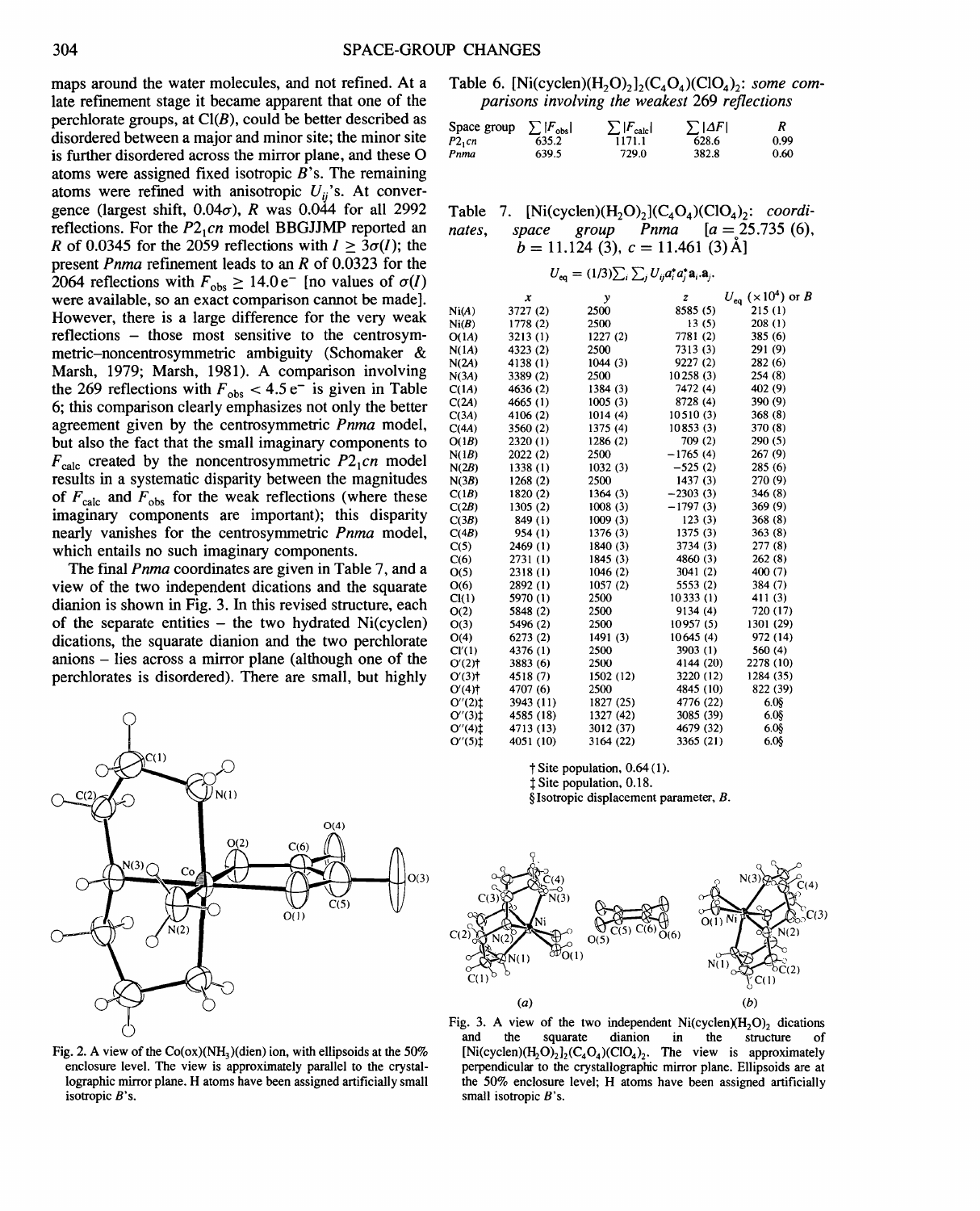significant, differences in the bond lengths about the two Ni atoms – most noticeably the  $Ni-H<sub>2</sub>O$  distances, at 2.146 (3) A in *A* and 2.098 (2) A in *B;* the bond angles are more nearly uniform. All the interatomic distances are more precise – and surely more *accurate* – than those resulting from the  $P2_1$ *cn* refinement. For example, in the earlier description the  $N-C$  distances in the cyclen groups covered the improbable range  $1.35(1)$ –1.63 $(2)$ Å; in the revised structure the range is from 1.461 (5) to 1.498 (5) Å. There is a distinct pattern to these  $N - C$ distances: those involving N(l) and N(3), which are *trans*  to one another in this tetradentate ligand, are statistically equal at  $1.493(3)$  Å, while those to N(2), in *cis* positions, are equal at  $1.467(3)$  Å. The N(2) atoms also form slightly shorter  $Ni - N$  bonds, and are more nearly planar in their bonding (excluding the proton). The water molecules form strong hydrogen bonds to 0 atoms of the squarate dianion; the N atoms form, at best, weak hydrogen bonds to the perchlorate ions.

 $Ba_2[Pt_2(P_2O_5H_2)_4].8H_2O$ 

This structure was described (Bär, Englmeier, Gliemann, Klement & Range, 1990) in space group *Pc*   $[$ monoclinic;  $a = 9.5452(8), \quad b = 19.459(2),$  $c = 7.6611(8)$  Å,  $\beta = 90.758(8)^\circ$ ,  $Z = 2$ ]. No heavy (Ba, Pt or P) atom need be shifted by more than  $0.07 \text{ Å}$ , nor any O atoms by more than  $0.17 \text{ Å}$ , to conform to  $P2<sub>1</sub>/c$ ; since these shifts are typical of the distortions that arise when a centrosymmetric structure is refined in a noncentrosymmetric space group, we have little doubt that the structure should be described in  $P2<sub>1</sub>/c$ . Tentative *P2*1*/c* coordinates (Table 8) are obtained by shifting the origin to  $(0.214, 0.25, -0.094)$  and averaging over appropriate pairs of atoms. This revised model results in considerably more satisfactory bond lengths; for example, the range of Pt-P distances is now  $2.309 - 2.330 \text{ Å}$ , compared with  $2.270-2.391$  Å for the earlier *Pc* model. Moreover, the  $P-O(terminal)$  bond lengths in the  $P_2O_5H_2$  ('POP') groups now fall into two distinct groups, at  $1.511(11)$  and  $1.578(10)$  Å (values in parentheses are scatter e.s.d.'s), indicating that the H atoms are ordered as they form  $O-H\cdots O$  bonds between POP groups; in the earlier description, these P-O bond lengths ranged from 1.41 to 1.61 Å and no systematic distinction could be made. The bridging P $-$ O bond lengths are at 1.632 (18) Å.

Unfortunately, no supplementary material is available for this paper (nor for the following two examples), so we are unable to carry out further refinement in  $P2<sub>1</sub>/c$ .

 $Ba<sub>3</sub>Sn<sub>2</sub>P<sub>4</sub>$ 

The structure of this compound, originally described and refined (Eisenmann, Jordan & Schafer, 1986) in space group  $P2_1$  [monoclinic;  $a = 7.886(4)$ ,  $\vec{b} = 19.278(8)$ ,  $\vec{c} = 7.869(4)$  Å,  $\beta = 112.8(1)^\circ$ ,  $\vec{c} = 4$ , should undoubtedly be described in  $P2_1/c$ . The  $P2_1/c$ 

Table 8.  $Ba_2[Pt_2(P_2O_5H_2)_4]$ .8H<sub>2</sub>O: *tentative coordinates*  $(\times 10^4)$ , *space* group  $P2_1/c$ 

|       | х       | y       | z       |
|-------|---------|---------|---------|
| Pt    | $-252$  | 166     | 1847    |
| Ba    | 4994    | 1911    | 2588    |
| P(1)  | $-1635$ | $-802$  | 2092    |
| P(2)  | 1622    | $-498$  | 2772    |
| P(3)  | 1174    | 1132    | 1599    |
| P(4)  | $-2147$ | 834     | 996     |
| O(1)  | $-1289$ | $-1334$ | 485     |
| O(2)  | 2392    | $-824$  | 1090    |
| O(11) | $-3214$ | $-718$  | 2100    |
| O(12) | $-1258$ | $-1275$ | 3702    |
| O(21) | 1350    | $-1110$ | 3930    |
| O(22) | 2842    | $-86$   | 3670    |
| O(31) | 2650    | 1103    | 2275    |
| O(32) | 506     | 1820    | 2300    |
| O(41) | $-2140$ | 1594    | 1465    |
| O(42) | $-3629$ | 566     | 1635    |
| 0(91) | 5072    | 1700    | $-1125$ |
| O(92) | 3013    | 2344    | 5205    |
| O(93) | 6871    | 2192    | 5350    |
| O(94) | 4958    | 915     | 5070    |
|       |         |         |         |

Table 9. Ba<sub>3</sub>Sn<sub>2</sub>P<sub>4</sub>: *tentative coordinates, space group*  $P2_1/c$ 

|              | x      | y      | z         |
|--------------|--------|--------|-----------|
| <b>Ba(1)</b> | 0.2982 | 0.1884 | 0.4328    |
| Ba(3)        | 0.7694 | 0.0614 | 0.4559    |
| Ba(5)        | 0.8178 | 0.1947 | $-0.0519$ |
| Sn(1)        | 0.3526 | 0.1202 | $-0.0876$ |
| Sn(2)        | 0.2252 | 0.0058 | 0.0513    |
| P(1)         | 0.0272 | 0.0571 | 0.2128    |
| P(3)         | 0.5349 | 0.0714 | 0.7232    |
| P(5)         | 0.0657 | 0.1788 | 0.6954    |
| P(6)         | 0.5602 | 0.1894 | 0.1875    |

coordinates (Table 9) are obtained by decrementing the y coordinates (Eisenmann, Jordan & Schafer, 1986) by 0.1919 and the *z* coordinates by 0.25 (in order to place the origin at a center of symmetry) and averaging over related pairs of atoms; during this averaging, no coordinate need be shifted by as much as 0.1 A. The revised coordinates lead to appreciably more regular bond distances and angles. Lacking a table of  $F_{obs}$ values, we are unable to carry out refinements in  $P2<sub>1</sub>/c$  or to check on the additional systematic absences (hOl, I odd).

## (2,2' *-Bipyridine )(iminodiacetato )copper(II) hexahydrate*

The structure of this compound,  $C_{14}$ -<br>H<sub>13</sub>CuN<sub>3</sub>O<sub>10</sub>.6H<sub>2</sub>O, was described and refined was described and refined (Castifieiras, Abarca, De La Cueva, Gonzalez & Niclos, 1993; CACGN) in space group Pl [triclinic;  $a = 10.593(1),$   $b = 12.454(1),$   $c = 7.923(1)$ Å,  $\alpha = 102.64(1), \ \beta = 107.40(1), \ \gamma = 83.68(1)^\circ, \ Z = 2$ . Pairs of molecules form effectively centrosymmetric dimers, and there seems no reason not to describe the structure in space group  $\overline{P1}$ . Ater the origin is placed at the center of the dimer and coordinates of pairs of equivalent atoms are averaged, the  $P\bar{1}$  coordinates in Table IO result. [The original Pl coordinates in Table 2 of CACGN contain three obvious misprints: the y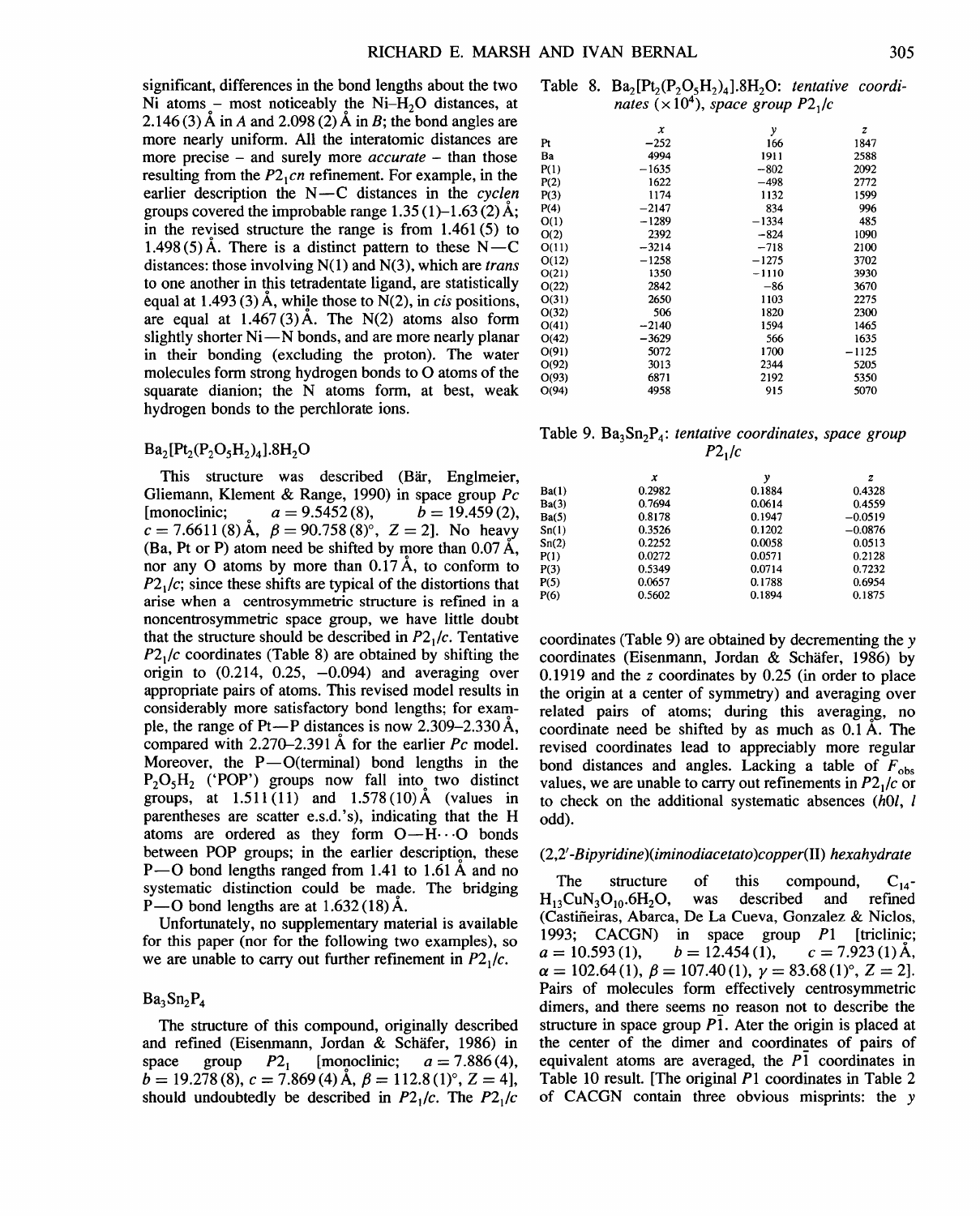Csi

 $O<sub>0</sub>$ 

Table 10. (2,2' *-Bipyridine)(iminodiacetato )copper(!]) hexahydrate: tentative coordinates, space group Pl* 

|        | x         | y         | z          |
|--------|-----------|-----------|------------|
| Cu     | 0.14074   | 0.11608   | $-0.12630$ |
| O(1)   | 0.2018    | 0.1912    | 0.3950     |
| O(2)   | 0.6445    | $-0.3568$ | 0.3722     |
| O(5)   | $-0.0222$ | 0.4012    | 0.2870     |
| O(7)   | $-0.2592$ | $-0.4982$ | 0.1024     |
| O(9)   | $-0.3724$ | 0.3710    | $-0.2288$  |
| 0(11)  | $-0.0096$ | 0.0230    | $-0.2001$  |
| O(12)  | $-0.2098$ | 0.0132    | $-0.1698$  |
| O(14)  | 0.0628    | 0.2103    | $-0.3490$  |
| O(15)  | $-0.0425$ | 0.3711    | $-0.3912$  |
| O(110) | 0.2936    | $-0.4706$ | 0.4509     |
| N(11)  | 0.0240    | 0.2310    | $-0.0145$  |
| N(12)  | 0.2500    | 0.0078    | $-0.2540$  |
| N(13)  | 0.3156    | 0.1862    | $-0.0118$  |
| C(11)  | $-0.1084$ | 0.0628    | $-0.1440$  |
| C(12)  | $-0.1002$ | 0.1790    | $-0.0332$  |
| C(13)  | 0.0015    | 0.3282    | $-0.1024$  |
| C(14)  | 0.0079    | 0.2992    | $-0.2967$  |
| C(15)  | 0.2056    | $-0.0826$ | $-0.3770$  |
| C(16)  | 0.2870    | $-0.1494$ | $-0.4682$  |
| C(17)  | 0.4158    | $-0.1219$ | $-0.4340$  |
| C(18)  | 0.4630    | $-0.0290$ | $-0.3074$  |
| C(19)  | 0.3761    | 0.0351    | $-0.2200$  |
| C(110) | 0.4132    | 0.1370    | $-0.0814$  |
| C(111) | 0.5388    | 0.1775    | $-0.0278$  |
| C(112) | 0.5645    | 0.2726    | 0.1036     |
| C(113) | 0.4654    | 0.3227    | 0.1776     |
| C(114) | 0.3426    | 0.2772    | 0.1176     |
|        |           |           |            |

coordinate of  $C(11)$  should be  $-0.0536$  rather than  $-0.0336$ , the *z* coordinate of C(19) should be negative rather than positive, and the  $x$  coordinate of  $C(210)$ should be  $-0.5573$  rather than  $-0.3573$  in order to reproduce the reported bond lengths.]

This revised structure yields bond lengths and angles that are considerably more reasonable than those reported by CACGN. For instance, C-C distances in the pyridyl rings, which ranged from  $1.280(5)$  to  $1.495(5)$  Å in the earlier description, are now effectively equal, ranging from 1.376 to 1.393 A. Bonding about the Cu atom is more regular, and, of course, the two Cu atoms in the unit cell are now equivalent, by symmetry.

### Category 3: change in both Laue group and centrosymmetry

 $Cs_6W_{11}O_{36}$ 

The structure of this compound was described and refined (Okada, Marumo & lwai, 1978; OMI) in space group *Aa* [monoclinic;  $a = 37.800(5)$ ,  $b = 7.261(1)$ ,  $c = 12.577 (2)$  Å,  $\beta = 102.81 (1)^\circ$ ,  $Z = 4$ . It is correctly described as rhombohedral, space group *R3c.* The vectors  $(1-\frac{1}{2})$ ,  $(1\frac{1}{2}\frac{1}{2})$  and  $(101)$  define a rhombohedral cell with  $a = 37.097$  Å,  $\alpha = 11.24^{\circ}$ ,  $Z = 2$ ; the corresponding hexagonal cell (which we use hereinafter), based on  $(0\frac{1}{2})$ , (010) and (302), has  $a = 7.261$ ,  $c = 110.58 \text{ Å}, Z = 6$ . The 2315  $F_{\text{obs}}^2$  values recovered from SUP\_ 32957, when averaged according to Laue symmetry 3m, led to 1004 independent values; for the 258 pairs of equivalent reflections,  $R_{\text{merge}}$  was 0.047. Coordinates from Table 2 of OMI, when suitably

Table 11. 
$$
Cs_6W_{11}O_{36}
$$
: coordinates, space group  $\overline{RS}$ 

$$
U_{\text{eq}} = (1/3) \sum_i \sum_j U_{ij} a_i^* a_j^* \mathbf{a}_i \mathbf{a}_j.
$$

|       | x         | γ         | z           | $U_{\text{eq}}$ or B |
|-------|-----------|-----------|-------------|----------------------|
| W(1)  | 0.5306(2) | 0         | 3/4         | 0.0109(3)            |
| W(2)  | 0         | 0         | 0.44461(2)  | 0.0109(3)            |
| W(3)  | 0.4865(2) | 0.4805(2) | 0.13838(1)  | 0.0127(2)            |
| Cs(1) | 0         | 0         | 0.34300(3)  | 0.0302(6)            |
| Cs(2) | 0         | 0         | 0.38338(3)  | 0.0319(5)            |
| Cs(3) | 0         | 0         | 0.77106(3)  | 0.0269(5)            |
| O(1)  | 0.201(4)  | 0.422(3)  | 0.09918(14) | $1.2(3)$ t           |
| O(2)  | 0.110(4)  | 0.247(3)  | 0.02735(15) | $1.6(3)$ †           |
| O(3)  | 0.463(4)  | 0.914(3)  | 0.11939(14) | $1.3(3)$ †           |
| O(4)  | 0.543(4)  | 0.062(3)  | 0.15346(15) | $1.7(3)$ t           |
| O(5)  | 0.465(4)  | 0.913(2)  | 0.07949(12) | $0.7(2)$ t           |
| O(6)  | 0.422(3)  | 0.197(4)  | 0.13361(13) | $0.9(3)$ t           |

t Isotropic displacement parameter, B.

| Table 12. $\text{Cs}_6\text{W}_{11}\text{O}_{36}$ : W-O and Cs-O distances |  |  |
|----------------------------------------------------------------------------|--|--|
|----------------------------------------------------------------------------|--|--|

| $W(1) - O(5)$ | 1.72(2)(2X) | $Cs(1) - O(4)$ | 3.05(2)(3X) |
|---------------|-------------|----------------|-------------|
| $W(1) - O(1)$ | 1.86(2)(2X) | $Cs(1) - O(2)$ | 3.28(2)(3X) |
| $W(1) - O(5)$ | 2.15(2)(2X) |                |             |
|               |             | $Cs(2) - O(6)$ | 3.26(2)(3X) |
| $W(2) - O(3)$ | 1.79(2)(3X) | $Cs(2) - O(1)$ | 3.28(2)(3X) |
| $W(2) - O(1)$ | 2.04(2)(3X) |                |             |
|               |             | $Cs(3) - O(3)$ | 3.12(2)(3X) |
| $W(3) - O(4)$ | 1.70(2)     | $Cs(3) - O(5)$ | 3.26(2)(3X) |
| $W(3) - O(2)$ | 1.91(2)     |                |             |
| $W(3) - O(6)$ | 1.92(2)     |                |             |
| $W(3) - O(2)$ | 1.93(2)     |                |             |
| $W(3) - O(6)$ | 1.94(2)     |                |             |
| $W(3) - O(3)$ | 2.18(2)     |                |             |
|               |             |                |             |

transformed, agree well with the symmetry of *R3c* and, when averaged, were our starting values. Refinement proceeded routinely to  $R = 0.056$  for 70 parameters, compared with  $0.057$  for, apparently,  $297$  parameters in the *Aa* refinement by OMI. Our final *R3c* coordinates are given in Table 11.

The  $W$ —O and  $Cs$ —O distances out to 3.4 Å are given in Table 12; they differ from those obtained by OMI by as much as  $0.2 \text{ Å}$ . All three W atoms show distorted octahedral coordination; W(l) lies on a twofold axis,  $W(2)$  on a threefold axis, and  $W(3)$  in a general position. The short  $W(1)$  -O(5) and  $W(3)$  -O(4) distances suggest double bonds (Allen, Kennard, Watson, Brammer, Orpen & Taylor, 1992). All Cs atoms lie on threefold axes; the coordination about Cs(2) and  $Cs(3)$  is distorted octahedral while that about  $Cs(1)$  is approximately trigonal prismatic. \_Five of the 0 atoms show threefold coordination; the sixth, 0(4), has but two close neighbors.

The earlier authors (OMI) noted that they were unable to derive a reasonable centrosymmetric model (which would have conformed to space group *A2/a).* It seems probable that their choice of origin was incorrect. Because of the stoichiometry of the compound, one W atom must occupy a special position in *A2/a;* OMI apparently attempted to place W(l) on a center of symmetry, whereas in the revised structure  $W(1)$  lies on a twofold axis of symmetry but none lies on a center. The additional oversight - failure to find the rhombohedral